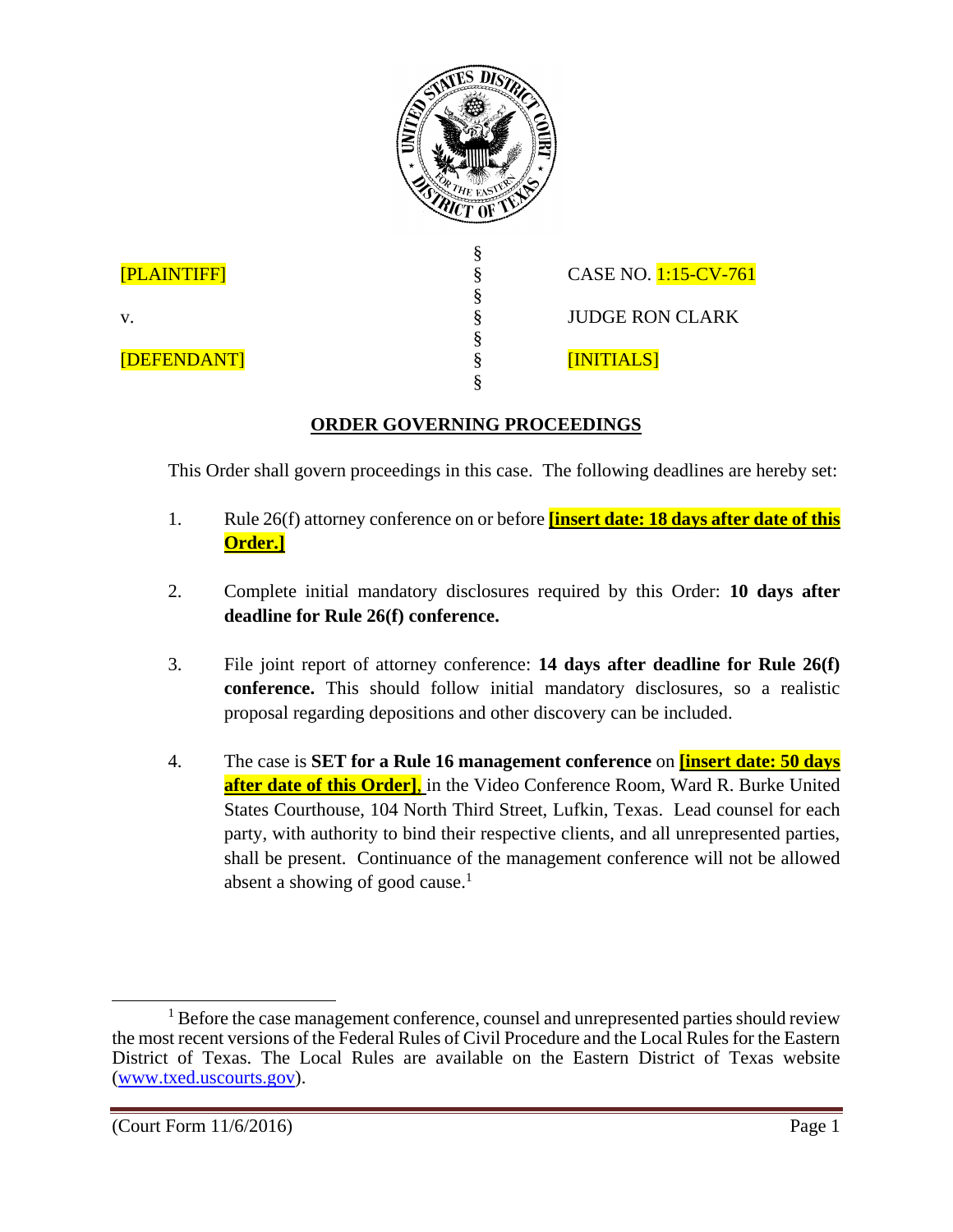## **RULE 26(f) ATTORNEY CONFERENCE**

Rule 26(f) requires attorneys of record and all unrepresented parties to confer and attempt in good faith to agree on a proposed scheduling order (*see* Appendix 1) and to electronically file a joint report outlining their proposals. The conference may be by telephone.

Before commencing the Rule 26(f) conference, counsel must discuss settlement options with their clients, including whether an offer or demand should be made at the Rule 26(f) attorney conference. Counsel should also inquire whether their clients are amenable to trial before a United States magistrate judge. Parties willing to consent should file the appropriate form electronically (*see* form on Eastern District of Texas website) as soon as possible, so that the case can be reset for management conference before the magistrate judge to whom the case is assigned.

The parties must include the following matters in the joint conference report:

- 1. A brief factual and legal synopsis of the case.
- 2. The jurisdictional basis for this suit.
- 3. Confirm that initial mandatory disclosures required by Rule 26(a)(1) and this Order have been completed.
- 4. Proposed scheduling order deadlines. Appendix 1 has the standard deadlines. Explain any deviations from standard schedule. **Now is the time to inform the court of any special complexities or need for more time before the trial setting.**  The standard schedule is planned so that there is time to rule on dispositive motions before parties begin final trial preparation.
- 5. If the parties agree that mediation is appropriate, and the parties can agree upon a mediator, the name, address, and phone number of that mediator, and a proposed deadline should be stated. An early date is encouraged to reduce expenses. The court may appoint a mediator upon request.
- 6. The identity of persons expected to be deposed.
- 7. Any issues relating to disclosure or discovery of electronically stored information, including the form or forms in which it should be produced.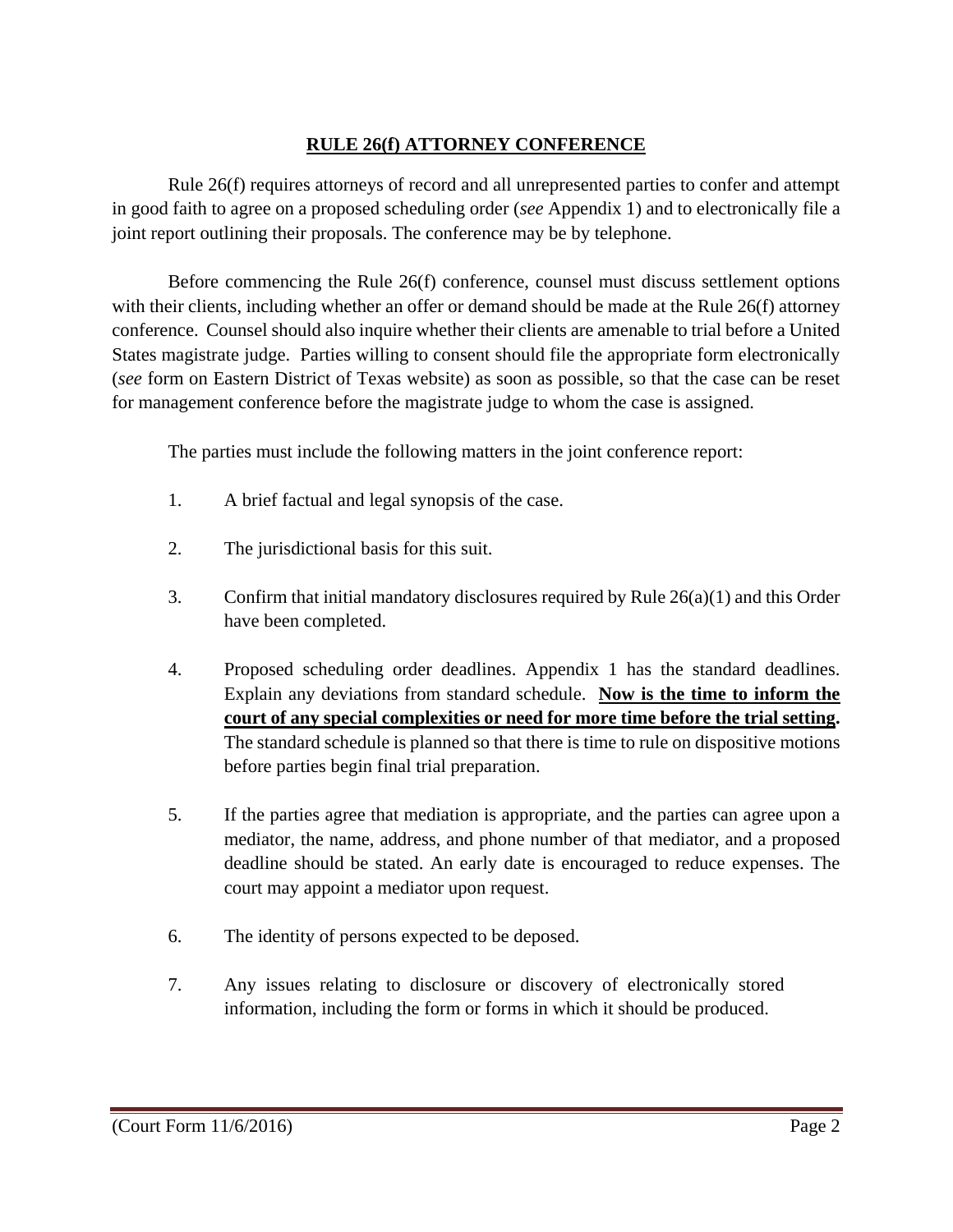- 8. Any agreements or disputes relating to asserting claims of privilege or preserving discoverable information, including electronically stored information and any agreements reached under Federal Rule of Evidence 502.
- 9. Whether any other orders should be entered by the court pursuant to Federal Rule of Civil Procedure 26(c) or 16(b), (c).
- 10. The names of the attorneys who will appear on behalf of the parties at the management conference (the appearing attorney must be an attorney of record and have full authority to bind the client).
- 11. Any other matters that counsel deem appropriate for inclusion in the joint conference report.

## **CONTESTED MOTION PRACTICE**

Counsel and parties shall comply with Local Rules CV-7, 10, 11, and 56, in addition to the Federal Rules of Civil Procedure. Local Rule CV-7 requires you to attach affidavits and other supporting documents to the motion or response. Labeled tabs on the attachments to the courtesy copy will make it easier to find them.

If the motion with attachments exceeds twenty pages, the court requests that you bind the courtesy copy at the left to make it easier to read. This binding must be either spiral bound or three-hole punched *and* placed in a three-ring binder. You should print the docketed version of your motion from CM-ECF so that your motion includes the docket identifier at the top of each page.

Pursuant to Local Rule CV-7(b), highlight in the courtesy copy the portions of the affidavits or other supporting documents that are cited in your motion or response.

## **SAFEGUARDING PERSONAL INFORMATION**

The Judicial Conference of the United States has implemented policies to protect sensitive private information about parties, witnesses, and others involved in a civil, criminal, or bankruptcy case. To that end, all documents filed with the court and made available to the public, whether electronically or on paper, should limit certain information as follows:

- for Social Security numbers, use only the last four digits;
- for financial account numbers, use only the last four digits;
- for names of minor children, use only their initials;
- for dates of birth, use only the year; and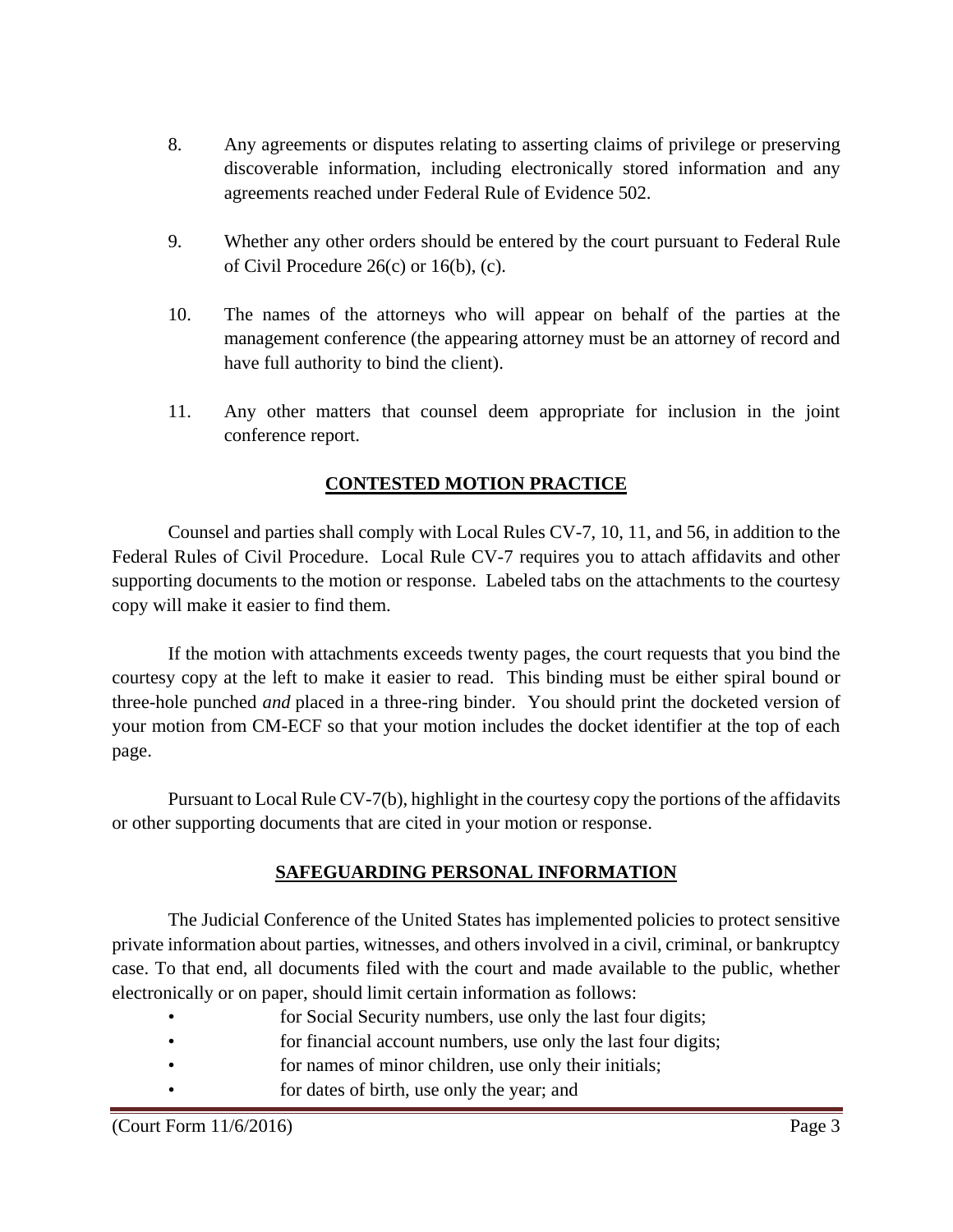• (in criminal cases) for home addresses, use only the city and state.

If such information is elicited during testimony or other court proceedings, it will become available to the public when the official transcript is filed at the courthouse unless and until it is redacted. The better practice is for you to avoid introducing this information into the record in the first place. Please take this into account when questioning witnesses or making other statements in court.

## **DISCOVERY**

Initial mandatory disclosures pursuant to Rule  $26(a)(1)$  shall be completed not later than ten days after the deadline for the Rule 26 attorney conference and shall include the following:

- 1. The correct names of the parties to the action.
- 2. The name and, if known, the address and telephone number of any potential parties to the action.
- 3. The name and, if known, the address and telephone number of persons having knowledge of facts relevant to a claim or defense of any party, a brief characterization of their connection to the case and a fair summary of the substance of the information known by such person. This may be combined with the list of persons required under Rule  $26(a)(1)(A)(i)$  so that two lists are not needed.
- 4. The records or the authorizations described in Local Rule CV-34.
- 5. A copy of all other documents, electronically stored information, witness statements, and tangible things in the possession, custody, or control of the disclosing party that are relevant to a claim or defense of any party. This may be combined with disclosures under Rule  $26(a)(1)(A)(ii)$  so that duplication is avoided. Parties are encouraged to agree upon provision of information by electronic means.

*See* Local Rule CV-26(d) for meaning of "relevant to the claim or defense of any party." **A party that fails to timely disclose such information will not, unless such failure is harmless, be permitted to use such evidence at trial, at a hearing, or in support of a motion.** A party is not excused from making its disclosures because it has not fully completed its investigation of the case.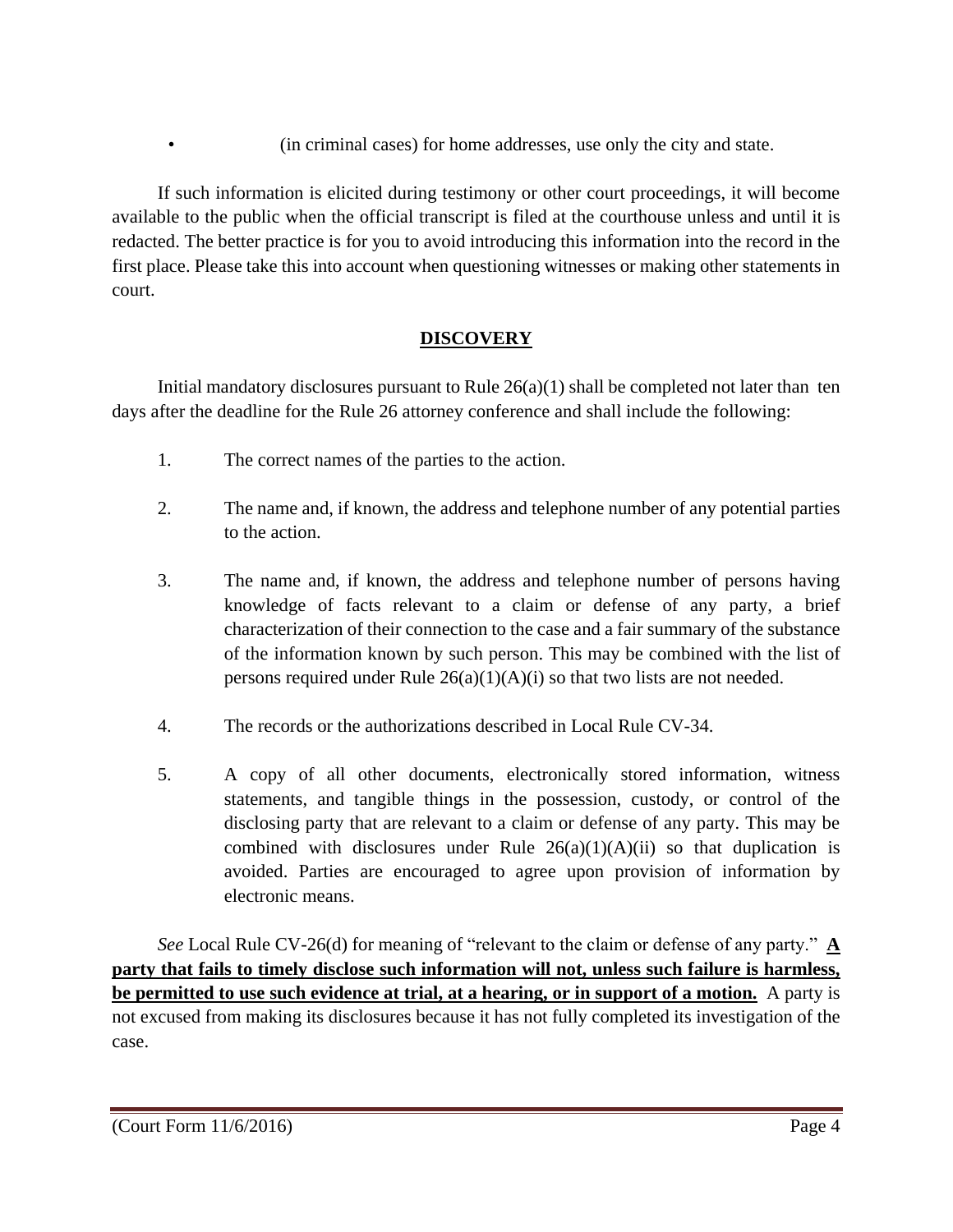Early Rule 34 requests may be delivered in compliance with Rule 26(d)(2). *See* FED. R. CIV. P. 26(d)(2). But, these requests are not considered served until the Rule 26(f) conference has occurred. All other discovery shall not commence until the Rule 26(f) conference, (*See* FED. R. CIV. P. 26(d), 34) except that depositions may be taken by agreement, and initial mandatory disclosure **shall** occur, before the Rule 16 management conference, so that counsel are in a position to intelligently discuss additional required discovery, and scheduling of the case. Following the management conference, the court will enter a scheduling order setting deadlines controlling disposition of the case.

The fact that the scheduling order will have a deadline for completion of discovery is **NOT** an invitation, or authorization, to withhold documents or information required to be disclosed as part of initial mandatory disclosures, under the guise of "supplementation." Attorneys are expected to review their client's files and to conduct at least preliminary interviews of their clients and potential witnesses under their control, so as to fully comply with the initial mandatory disclosure requirements by the deadline set in this Order.

These procedures should allow witnesses to be efficiently deposed, experts to be timely identified and prepared to testify, and any follow-up paper discovery to be completed by the deadline set for completion of discovery. The court expects that, in most cases, after reading the pleadings and reviewing the opposing party's initial disclosures an attorney should be alerted to any remaining information that should have been disclosed. A frank discussion of the issues and discovery during the Rule 26 attorney conference should inform counsel about the information that will be provided by agreement and whether there are disputes that should be brought before the court at the Rule 16 management conference. A party asserting that any information is confidential should immediately apply to the court for entry of a protective order. Unless a request is made for modification, the court will use its standard Protective Order, found on ED Texas website at Judges / Chief Judge Ron Clark / Standard Forms.

## **DISCOVERY DISPUTES**

A magistrate judge is available during business hours to immediately hear discovery disputes and to enforce provisions of the rules. The hotline is the best means to obtain an immediate ruling on whether a discovery request is relevant to any claims or defenses and on disputes that arise during depositions. The hotline number is (903) 590-1198. *See* Local Rule CV-26(e).

**Before filing** a motion to compel, a motion to quash, or a motion for protection from discovery, lead counsel must confer in good faith concerning the disputes. If agreement can not be reached, counsel should call the hotline. If the magistrate judge on duty is not available within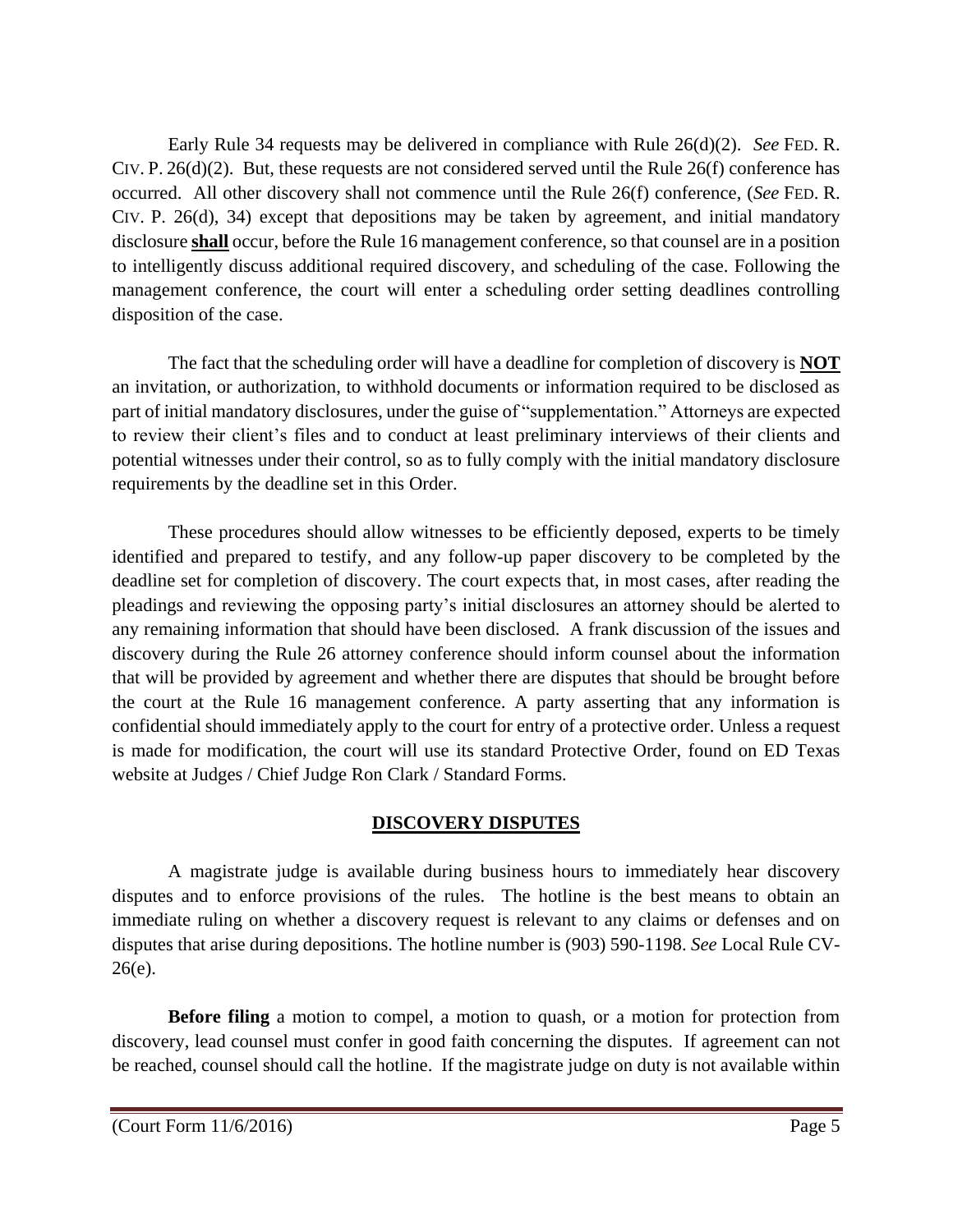a reasonable time, counsel should call this court and determine whether Judge Clark is available for a phone conference.

**Before calling** the magistrate judge or this court on any dispute arising outside of a deposition, any attorney would be well advised to list, in about a half a page, the key points counsel wishes to make, any pertinent record references, and the applicable rule provision, statute, or case that supports counsel's position.

**Electronic discovery:** In cases involving disputes over extensive electronic discovery counsel for both sides shall review the court's [Model] Order Regarding E-Discovery in Patent Cases before contacting the Hotline or filing motions to compel or to quash. The order can be modified for use in any case in which electronic discovery is an issue, and any ruling of the court on conduct of electronic discovery will likely be based, at least in part, on that model order. *See*  ED Texas Website under Quick Links / Forms / Patent Forms / Order Regarding E-Discovery in Patent Cases.

## **FAILURE TO SERVE**

Any defendant who has not been served with the summons and complaint within ninety days after the filing of the complaint shall be dismissed, **without further notice**, unless prior to such time the party on whose behalf such service is required shows good cause why service has not been made. *See* FED. R. CIV. P. 4(m).

## **FICTITIOUS PARTIES**

The name of every party shall be set out in the complaint. *See* FED. R. CIV. P. 10(a). The use of fictitious names is disfavored by federal courts. *Doe v. Blue Cross & Blue Shield*, 112 F.3d 869 (7th Cir. 1997). It is hereby **ORDERED** that this action be **DISMISSED** as to all fictitious parties. Dismissal is without prejudice to the right of any party to take advantage of the provisions of Federal Rule of Civil Procedure 15(c).

## **SETTLEMENT**

Plaintiff's counsel shall immediately notify the court upon settlement.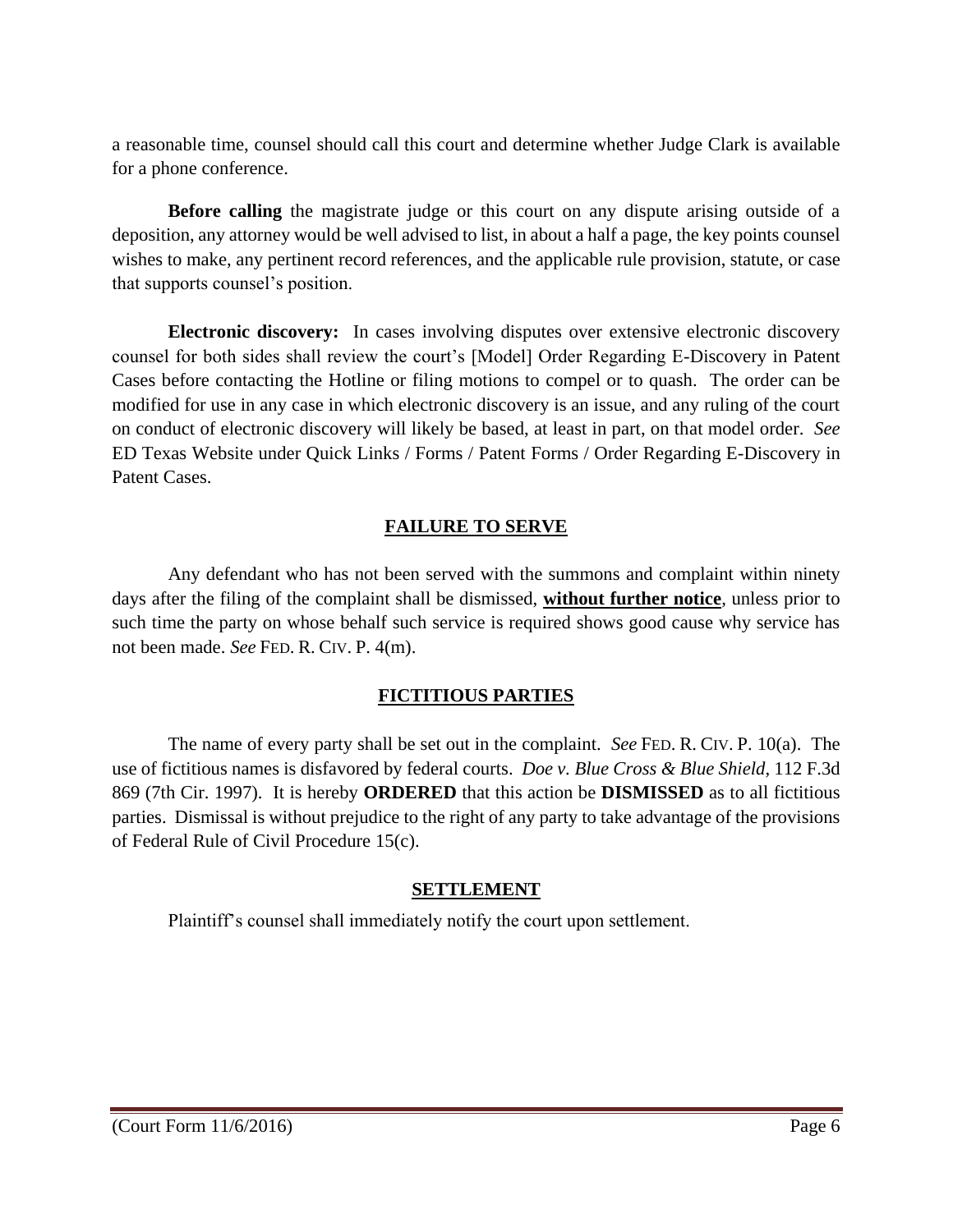## **COMPLIANCE**

Attorneys and pro se litigants who appear in this court must comply with the deadlines set forth in the Federal Rules of Civil Procedure, the Local Rules for the Eastern District of Texas and this order. **A party is not excused from the requirements of a Rule or scheduling order by virtue of the fact that dispositive motions are pending, the party has not completed its investigation, the party challenges the sufficiency of the opposing party's disclosure, or because another party has failed to comply with this Order or the rules**.

Failure to comply with relevant provisions of the Local Rules, the Federal Rules of Civil Procedure, or this order may result in the exclusion of evidence at trial, the imposition of sanctions by the court, or both. Counsel are reminded of Local Rule AT-3, particularly AT-3(I) & (J).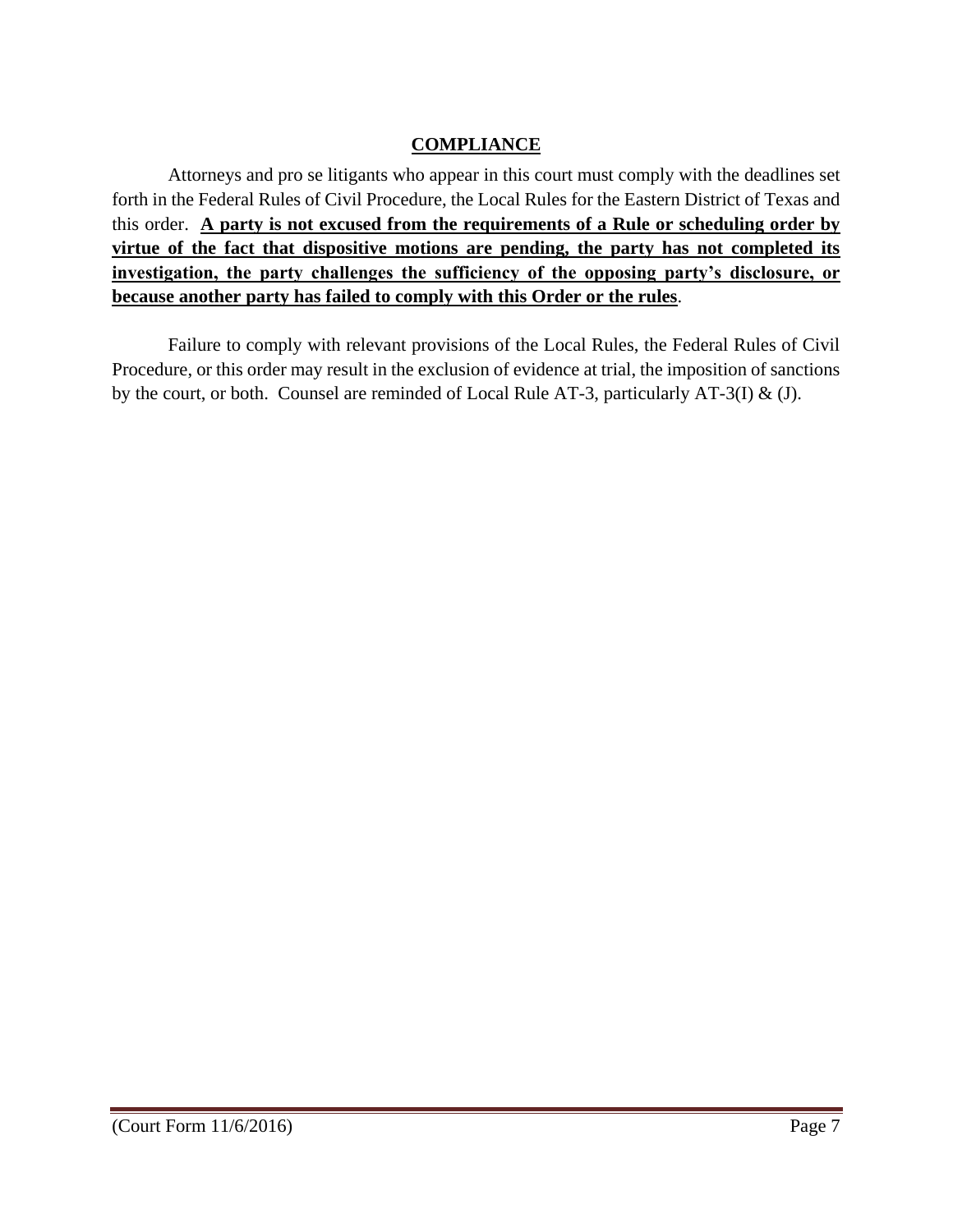# **APPENDIX 1**

#### **PROPOSED SCHEDULING ORDER DEADLINES**

The following actions shall be completed by the date indicated.<sup>1</sup> The dates indicated are the standard for most cases. Counsel should be prepared to explain the need for requested changes.

|                                                  | Deadline for motions to transfer                                                                                                                                                                                                                                                                                                                                                                                                  |
|--------------------------------------------------|-----------------------------------------------------------------------------------------------------------------------------------------------------------------------------------------------------------------------------------------------------------------------------------------------------------------------------------------------------------------------------------------------------------------------------------|
| (1 week after mgmt conf.)                        |                                                                                                                                                                                                                                                                                                                                                                                                                                   |
| (6 weeks after mgmt conf.)                       | Deadline to add parties                                                                                                                                                                                                                                                                                                                                                                                                           |
|                                                  | If parties plan to mediate, state date parties propose. This<br>should be as early as possible, to avoid expense.                                                                                                                                                                                                                                                                                                                 |
| (10 weeks after mgmt conf.)                      | Deadline to designate expert witnesses and reports on<br>issues for which the party bears the burden of proof,<br>pursuant to Federal Rule of Civil Procedure $26(a)(2)$ and<br>Local Rule CV-26(b).                                                                                                                                                                                                                              |
| (12 weeks after mgmt conf.)                      | Deadline for Plaintiffs to file amended pleadings. A motion<br>for leave to amend is not necessary.                                                                                                                                                                                                                                                                                                                               |
| (16 weeks after mgmt conf.)                      | Deadline to designate expert witnesses and reports on<br>issues for which the party does not bear the burden of<br>proof, pursuant to Federal Rule of Civil Procedure $26(a)(2)$<br>and Local Rule CV-26(b)                                                                                                                                                                                                                       |
| 7 weeks after disclosure<br>of an expert is made | Deadline to object to any other party's expert witnesses.<br>Objections shall be made by a motion to strike or limit<br>expert testimony and shall be accompanied by a copy of the<br>expert's report in order to provide the court with all the<br>information necessary to make a ruling on any objection.<br>The court will not accept objections to experts filed in any<br>form—i.e., motions in limine—after this date. $2$ |

<sup>&</sup>lt;sup>1</sup> If deadline falls on a Saturday, Sunday, or a legal holiday as defined in Federal Rule of Civil Procedure 6, the effective date is the first federal court business day following the deadline imposed.

 $\overline{a}$ 

 $2$  This requirement has two goals: (1) to encourage early disclosure of experts so that if one is struck, the party will have time to find another; and (2) to avoid the gamesmanship that has become common as parties attempt to disqualify experts with a motion in limine thus distracting opponents during final trial preparations and perhaps even blocking testimony required to establish a claim or defense.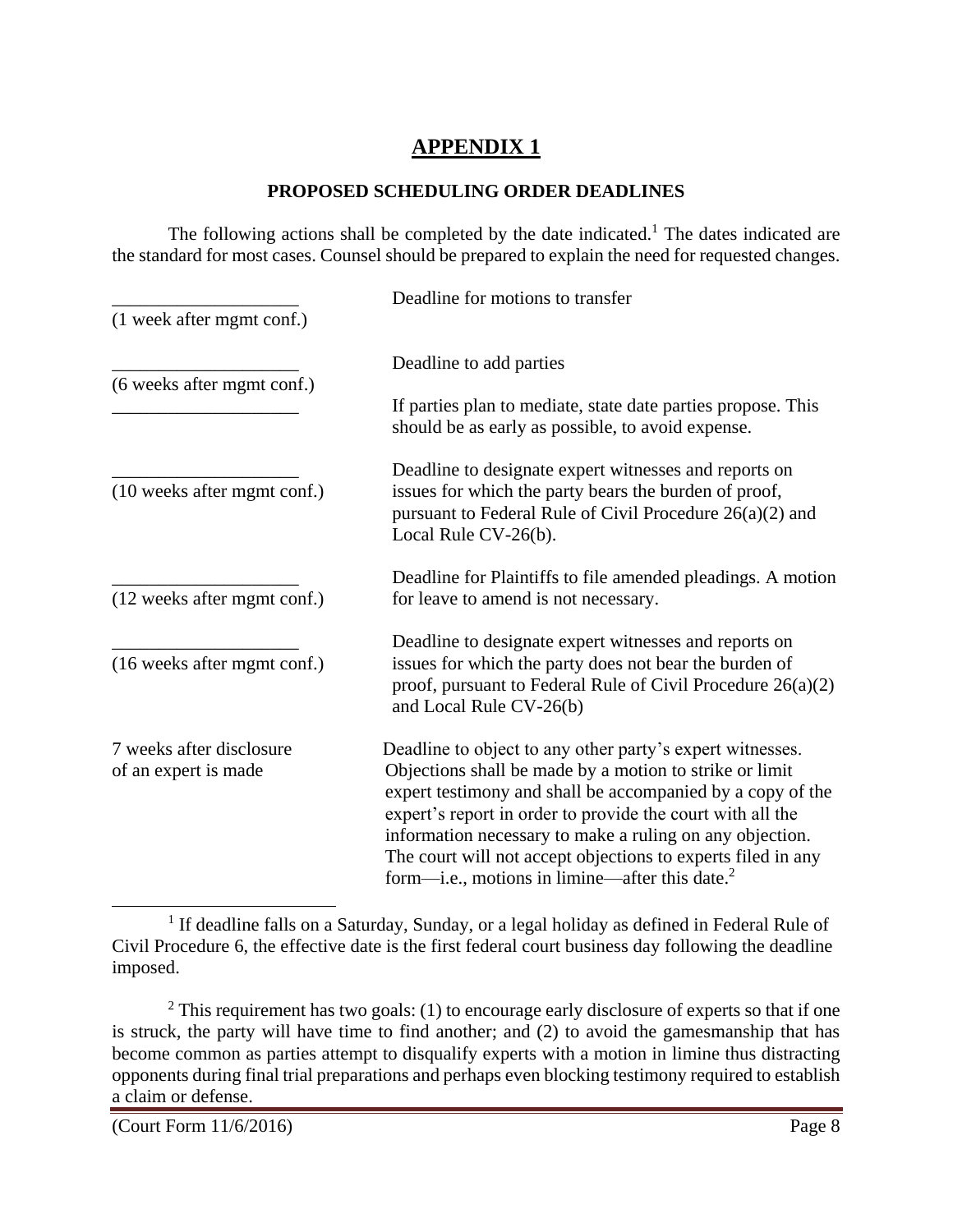|                                                              | Expert reports should include the categories of information<br>set out in Federal Rule of Civil Procedure $26(a)(2)(B)(i)-(vi)$<br>and $26(a)(2)(C)(i)$ -(ii). Challenges to expert reports include<br>those set out in Federal Rule of Evidence 702(a)-(d) and<br>703.                                                                                                               |
|--------------------------------------------------------------|---------------------------------------------------------------------------------------------------------------------------------------------------------------------------------------------------------------------------------------------------------------------------------------------------------------------------------------------------------------------------------------|
| (14 weeks after mgmt conf.)                                  | Deadline for Defendant's final amended pleadings. A<br>motion for leave to amend is not necessary.                                                                                                                                                                                                                                                                                    |
| (18 weeks after mgmt conf.)                                  | Deadline for motions to dismiss, motions for summary<br>judgment, or other dispositive motions.                                                                                                                                                                                                                                                                                       |
| (28 weeks after mgmt conf.)                                  | All discovery shall be commenced in time to be completed<br>by this date.                                                                                                                                                                                                                                                                                                             |
|                                                              | Notice of intent to offer certified records                                                                                                                                                                                                                                                                                                                                           |
| (9 weeks before docket call)<br>(8 weeks before docket call) | Counsel and unrepresented parties are each responsible for<br>contacting opposing counsel and unrepresented parties to<br>determine how they will prepare the Joint Final Pretrial<br>Order and Joint Proposed Jury Instructions and Verdict<br>Form (or Proposed Findings of Fact and Conclusions of<br>Law in non-jury cases).                                                      |
|                                                              | To avoid the cost of designating deposition extracts and<br>objecting to same, counsel shall discuss witnesses who<br>have to be presented by deposition. Counsel should agree<br>on a list of witnesses whom each counsel will subpoena, or<br>if beyond the subpoena range (see Federal Rule of Civil<br>Procedure 45), whom each counsel will arrange to have<br>present at trial. |
| (6 weeks before docket call)                                 | Motions in limine due.<br>Deadline to file Joint Final Pretrial Order. (Obtain form for<br>Exhibit List from Eastern District's website.)                                                                                                                                                                                                                                             |
| (5 weeks before docket call)                                 | Response to motions in limine due. <sup>3</sup>                                                                                                                                                                                                                                                                                                                                       |

 $3$  To save time and space, respond only to items objected to. All others will be considered to be agreed. Opposing counsel **shall confer** in an attempt to resolve any dispute over the motions in limine within five calendar days of the filing of any response. The parties shall notify the court of all issues which are resolved.

 $\overline{a}$